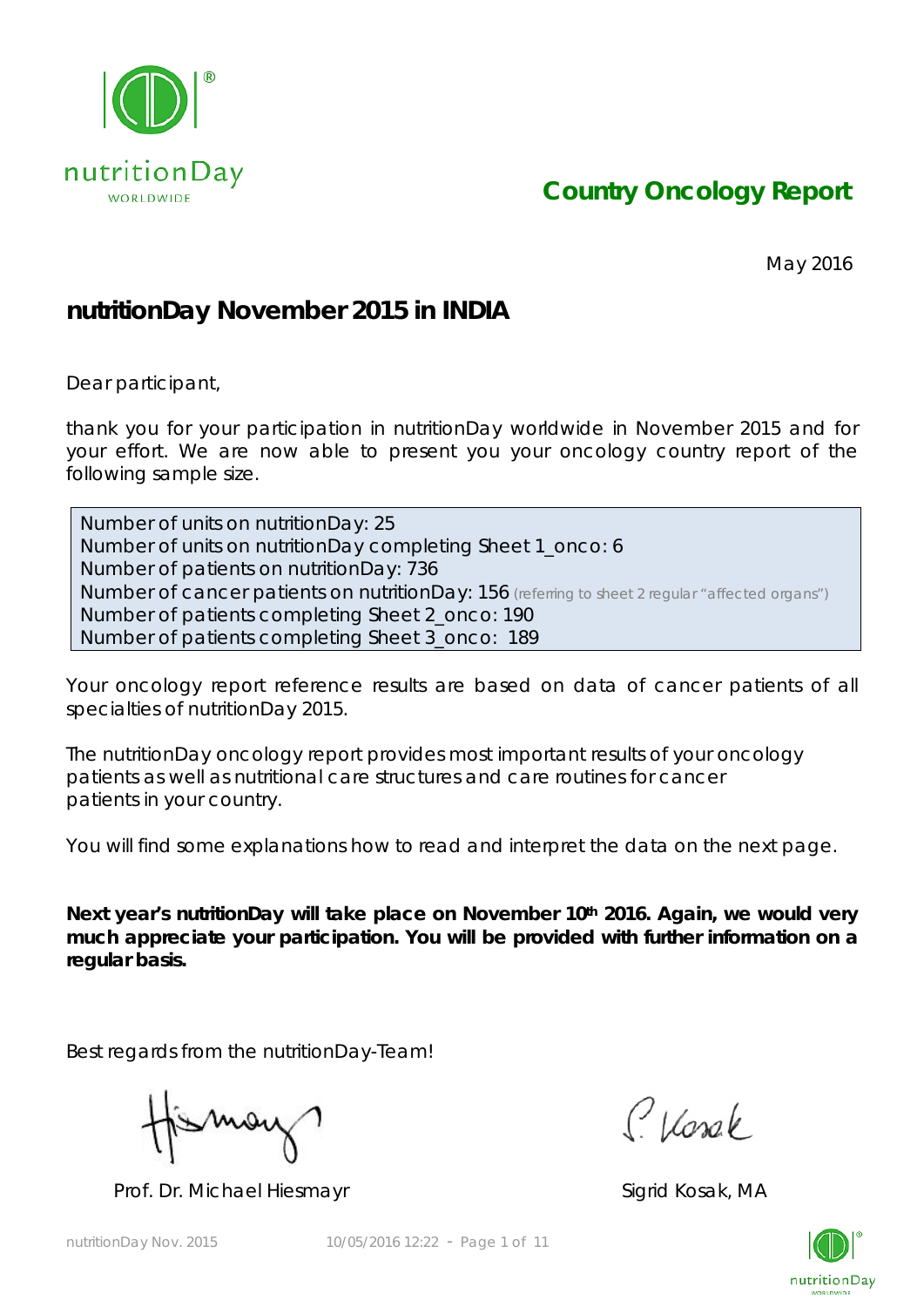| <b>UNITS REPORT ("Sheet 1"):</b>                                                                                                                                                          |                                                  | YOUR RESULTS REFERENCE RESULTS                                                     |
|-------------------------------------------------------------------------------------------------------------------------------------------------------------------------------------------|--------------------------------------------------|------------------------------------------------------------------------------------|
| Number of units with cancer patients:                                                                                                                                                     | 6                                                | 275                                                                                |
| Computerized system in hospital:                                                                                                                                                          | 6 units (100%) YES                               | 262 units (95%) YES                                                                |
| Nutritional treatment of cancer patients is part of<br>overall care plan                                                                                                                  | 6 units (100%) YES                               | 245 units (89%) YES                                                                |
| Nutritional treatment is considered<br>Routinely<br>When patient asks<br>When body weight loss > 10%<br>During palliative phase<br>Other<br>Missing                                       | 5(83.3%)<br>1 (16.7%)<br>$2(33.3\%)$<br>1(16.7%) | 171 (62.2%)<br>87 (31.6%)<br>100 (36.4%)<br>79 (28.7%)<br>30 (10.9%)<br>23 (8.36%) |
| Nutritional treatment is not part of the comprehensive<br>approach due to                                                                                                                 |                                                  |                                                                                    |
| Lack of evidence<br>No knowledge of the field<br>No reimbursement<br>It feeds the tumour                                                                                                  |                                                  | 6(2.18%)<br>11 (4.00%)<br>$8(2.91\%)$                                              |
| Other                                                                                                                                                                                     |                                                  | 16 (5.82%)                                                                         |
| Nutritional therapy used for cancer patients<br>Nutrition according to nutrition plan<br>Calculation of energy needs<br>Monitoring patients intake and use of oral<br>supplements<br>None | 5(83.3%)<br>$3(50.0\%)$<br>5(83.3%)              | 195 (70.9%)<br>164 (59.6%)<br>242 (88.0%)                                          |
| Other<br>Missing                                                                                                                                                                          | 1(16.7%)                                         | 26 (9.45%)<br>6(2.18%)                                                             |
| Nutritional therapy is not used due to<br>Lack of evidence<br>Lack of experience<br>No reimbursement<br>Lack of dietitians<br>Lack of other experts<br>Other<br>Missing                   |                                                  | 2(0.73%)<br>5(1.82%)<br>6(2.18%)<br>$8(2.91\%)$<br>1(0.36%)<br>7(2.55%)            |
| Assessment of parameters in cancer patients &<br>methods used:                                                                                                                            |                                                  |                                                                                    |
| Anthropometry/Body composition:<br><b>Body weight</b><br>Regularly<br>At chemotherapy<br>When necessary<br><b>Never</b><br>Unknown<br>Missing                                             | 5 (83.3%)<br>1 (16.7%)                           | 170 (61.8%)<br>46 (16.7%)<br>52 (18.9%)<br>1(0.36%)<br>1(0.36%)<br>5(1.82%)        |

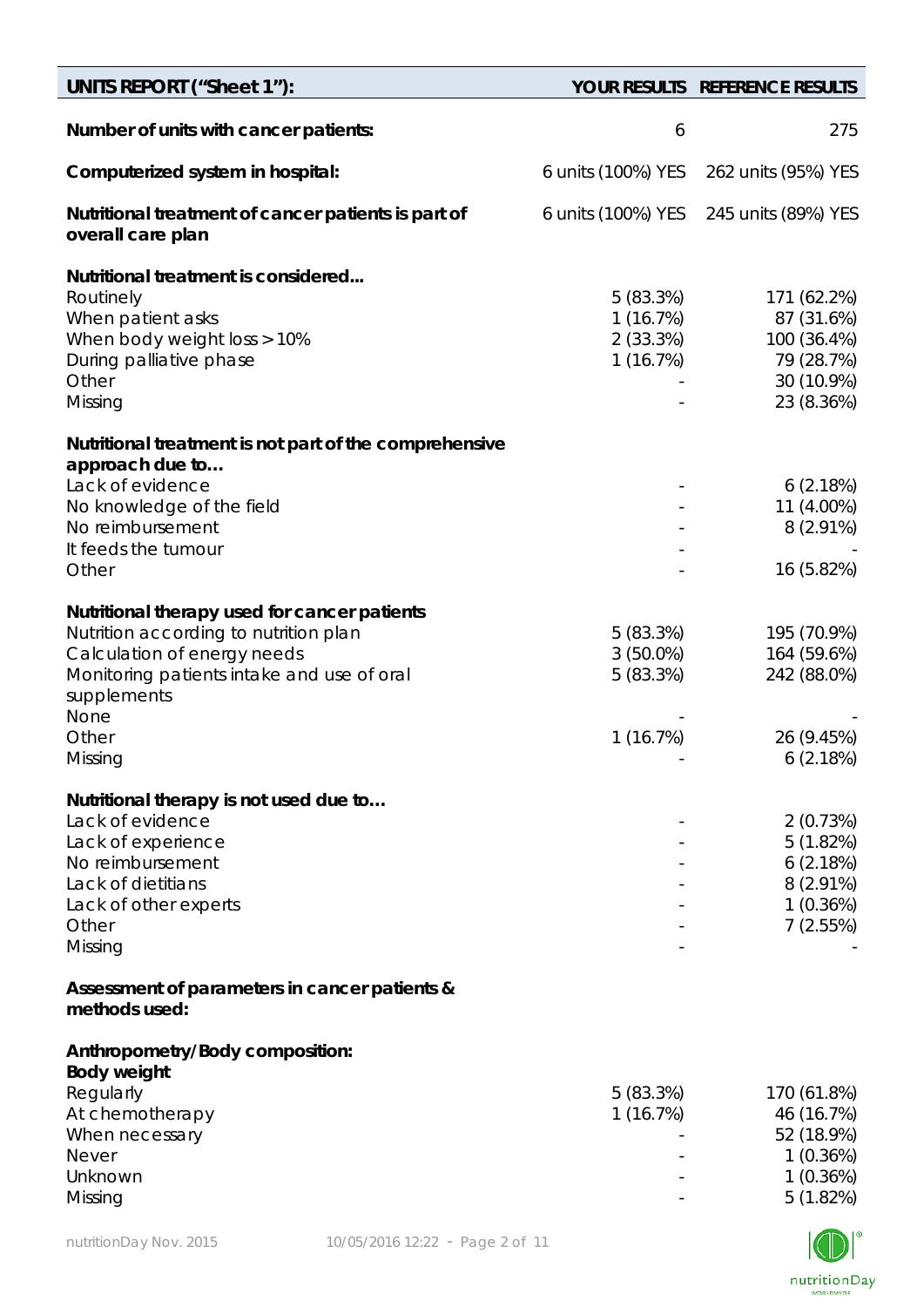| Anthropometrics (circumference)<br>Regularly<br>At chemotherapy<br>When necessary<br>Never<br>Unknown<br>Missing   |                                 | 4(66.7%)<br>1(16.7%)<br>1(16.7%)                         | 25 (9.09%)<br>9(3.27%)<br>89 (32.4%)<br>122 (44.4%)<br>8 (2.91%)<br>22 (8.00%)   |
|--------------------------------------------------------------------------------------------------------------------|---------------------------------|----------------------------------------------------------|----------------------------------------------------------------------------------|
| <b>BIA</b><br>Regularly<br>At chemotherapy<br>When necessary<br>Never<br>Unknown<br>Missing                        |                                 | 5(83.3%)<br>1(16.7%)                                     | 3(1.09%)<br>68 (24.7%)<br>162 (58.9%)<br>18 (6.55%)<br>24 (8.73%)                |
| <b>CT SCAN</b><br>Regularly<br>At chemotherapy<br>When necessary<br><b>Never</b><br>Unknown<br>Missing             |                                 | 1(16.7%)<br>4(66.7%)<br>1(16.7%)                         | 10(3.64%)<br>84 (30.5%)<br>139 (50.5%)<br>14 (5.09%)<br>28 (10.2%)               |
| <b>DEXA</b><br>Regularly<br>At chemotherapy<br>When necessary<br><b>Never</b><br>Unknown<br>Missing                |                                 | 1(16.7%)<br>4(66.7%)<br>1(16.7%)                         | 3(1.09%)<br>2(0.73%)<br>60 (21.8%)<br>159 (57.8%)<br>20 (7.27%)<br>31 (11.3%)    |
| Other (body composition)<br>Regularly<br>At chemotherapy<br>When necessary<br><b>Never</b><br>Unknown<br>Missing   |                                 | 1(16.7%)<br>2(33.3%)<br>1(16.7%)<br>1(16.7%)<br>1(16.7%) | 6(2.18%)<br>24 (8.73%)<br>85 (30.9%)<br>34 (12.4%)<br>126 (45.8%)                |
| <b>Body function:</b><br>Handgrip<br>Regularly<br>At chemotherapy<br>When necessary<br>Never<br>Unknown<br>Missing |                                 | $3(50.0\%)$<br>2(33.3%)<br>1(16.7%)                      | 15 (5.45%)<br>1(0.36%)<br>62 (22.5%)<br>167 (60.7%)<br>$8(2.91\%)$<br>22 (8.00%) |
| 6-minutes walking test<br>Regularly<br>At chemotherapy<br>When necessary<br>Never<br>Unknown                       |                                 | 1(16.7%)<br>4 (66.7%)<br>1(16.7%)                        | 4 (1.45%)<br>2(0.73%)<br>53 (19.3%)<br>182 (66.2%)<br>7(2.55%)                   |
| nutritionDay Nov. 2015                                                                                             | 10/05/2016 12:22 - Page 3 of 11 |                                                          |                                                                                  |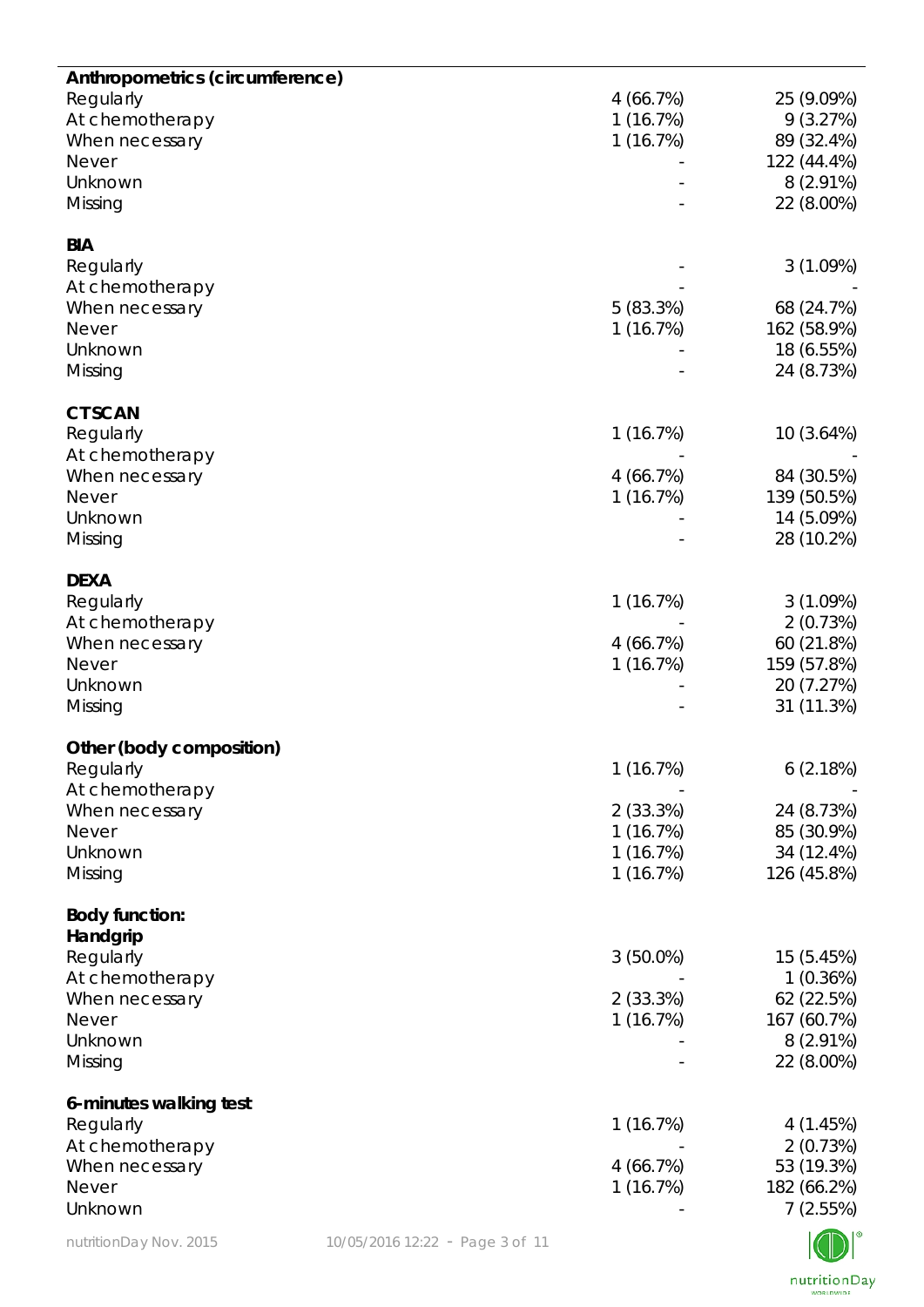| Missing                                           |                                 |          | 27 (9.82%)              |
|---------------------------------------------------|---------------------------------|----------|-------------------------|
| Other (body function)                             |                                 |          |                         |
| Regularly                                         |                                 |          | 2(0.73%)                |
| At chemotherapy                                   |                                 |          | 1(0.36%)                |
| When necessary                                    |                                 | 4(66.7%) | 28 (10.2%)              |
| <b>Never</b>                                      |                                 |          | 109 (39.6%)             |
| Unknown                                           |                                 | 1(16.7%) | 32 (11.6%)              |
| Missing                                           |                                 | 1(16.7%) | 103 (37.5%)             |
|                                                   |                                 |          |                         |
| Nutritional requirements, calculated<br>Regularly |                                 | 5(83.3%) | 71 (25.8%)              |
| At chemotherapy                                   |                                 |          | 4(1.45%)                |
| When necessary                                    |                                 |          | 113 (41.1%)             |
| <b>Never</b>                                      |                                 |          | 29 (10.5%)              |
| Unknown                                           |                                 |          | 5(1.82%)                |
| Missing                                           |                                 | 1(16.7%) | 53 (19.3%)              |
|                                                   |                                 |          |                         |
| <b>Nutritional intake:</b>                        |                                 |          |                         |
| <b>Every meal</b>                                 |                                 |          |                         |
| Regularly                                         |                                 | 2(33.3%) | 66 (24.0%)              |
| At chemotherapy                                   |                                 | 2(33.3%) | 2(0.73%)<br>117 (42.5%) |
| When necessary<br><b>Never</b>                    |                                 |          | 40 (14.5%)              |
| Unknown                                           |                                 | 1(16.7%) | $8(2.91\%)$             |
| Missing                                           |                                 | 1(16.7%) | 42 (15.3%)              |
|                                                   |                                 |          |                         |
| 1 meal per day                                    |                                 |          |                         |
| Regularly                                         |                                 | 1(16.7%) | 20 (7.27%)              |
| At chemotherapy                                   |                                 |          | 1(0.36%)                |
| When necessary                                    |                                 | 2(33.3%) | 66 (24.0%)              |
| <b>Never</b>                                      |                                 |          | 65 (23.6%)              |
| Unknown                                           |                                 | 1(16.7%) | 18 (6.55%)              |
| Missing                                           |                                 | 2(33.3%) | 105 (38.2%)             |
| 2 meals per day                                   |                                 |          |                         |
| Regularly                                         |                                 | 2(33.3%) | 17 (6.18%)              |
| At chemotherapy                                   |                                 |          | 2(0.73%)                |
| When necessary                                    |                                 | 2(33.3%) | 66 (24.0%)              |
| <b>Never</b>                                      |                                 |          | 69 (25.1%)              |
| Unknown                                           |                                 | 1(16.7%) | 18 (6.55%)              |
| Missing                                           |                                 | 1(16.7%) | 103 (37.5%)             |
|                                                   |                                 |          |                         |
| 24h recall                                        |                                 |          |                         |
| Regularly                                         |                                 | 5(83.3%) | 48 (17.5%)              |
| At chemotherapy<br>When necessary                 |                                 |          | 2(0.73%)<br>85 (30.9%)  |
| <b>Never</b>                                      |                                 |          | 50 (18.2%)              |
| Unknown                                           |                                 |          | 14 (5.09%)              |
| Missing                                           |                                 | 1(16.7%) | 76 (27.6%)              |
|                                                   |                                 |          |                         |
| Other (nutritional intake)                        |                                 |          |                         |
| Regularly                                         |                                 | 1(16.7%) | 12 (4.36%)              |
| At chemotherapy                                   |                                 |          | 1(0.36%)                |
| When necessary                                    |                                 | 1(16.7%) | 36 (13.1%)              |
| nutritionDay Nov. 2015                            | 10/05/2016 12:22 - Page 4 of 11 |          |                         |

 $\mathbb{C} \mathbb{D} \mathbb{I}$ nutritionDay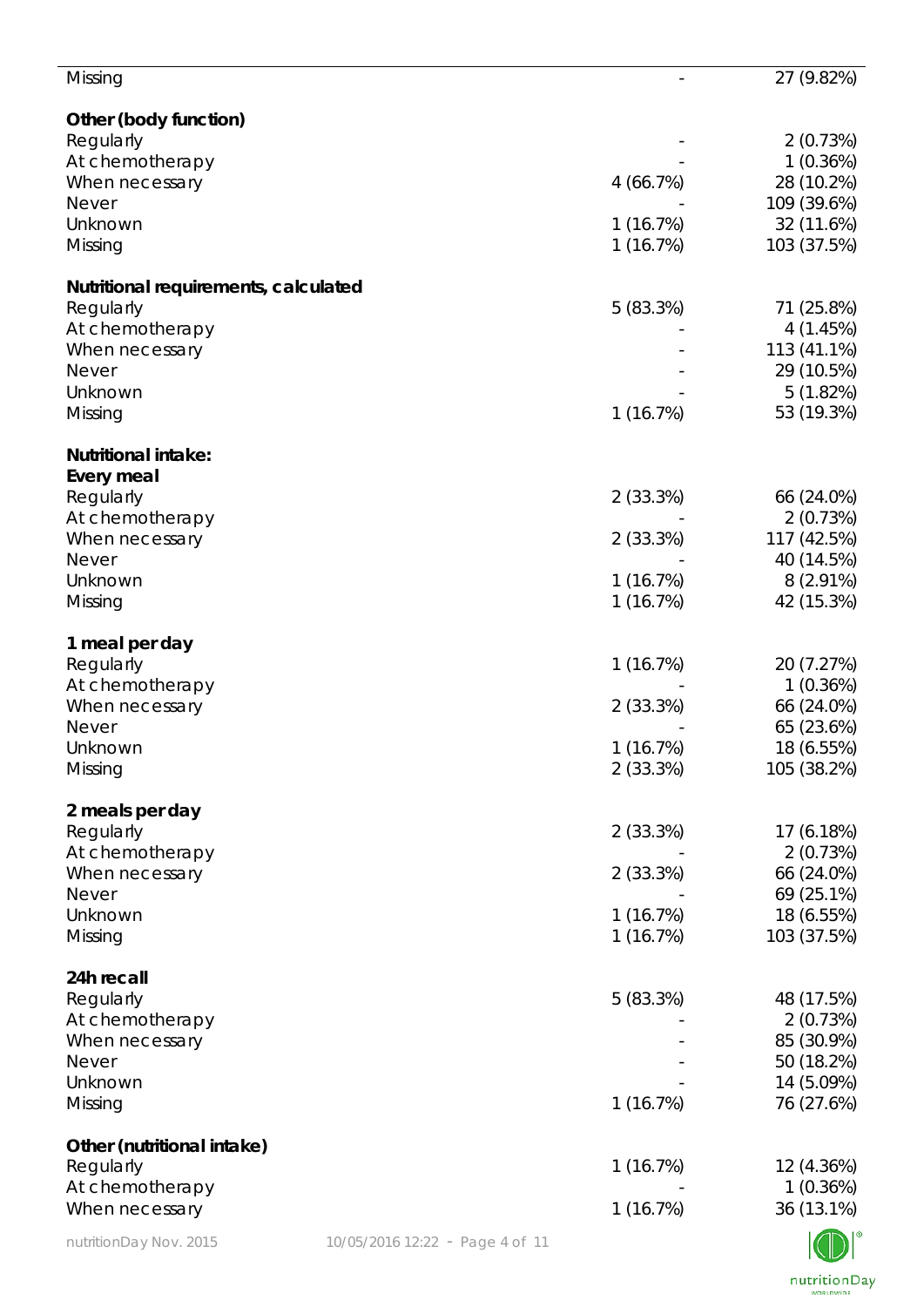| <b>Never</b>                 |             | 58 (21.1%)  |
|------------------------------|-------------|-------------|
| Unknown                      | 1(16.7%)    | 26 (9.45%)  |
| Missing                      | $3(50.0\%)$ | 142 (51.6%) |
|                              |             |             |
| Questionnaire completed by   |             |             |
| Dietitian                    | $6(100\%)$  | 100 (36.4%) |
| <b>Nurse</b>                 |             | 105 (38.2%) |
| Physician                    |             | 43 (15.6%)  |
| <b>Nutritional scientist</b> |             | 19 (6.91%)  |
| Other                        |             | 4(1.45%)    |
| Missing                      |             | 4(1.45%)    |
|                              |             |             |

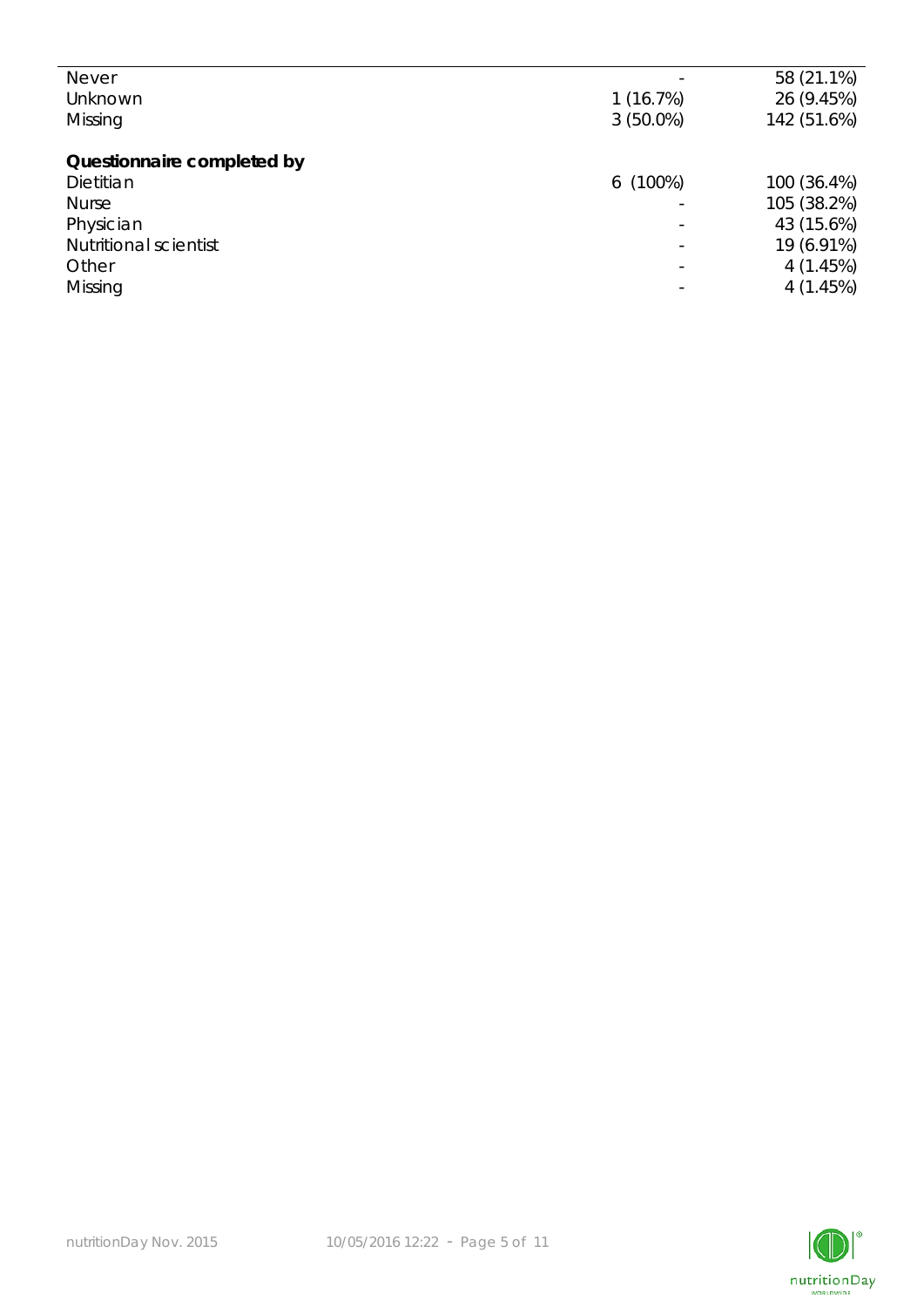| <b>PATIENTS REPORT ("Sheet 2"):</b>         |                                 |                                    | YOUR RESULTS REFERENCE RESULTS      |
|---------------------------------------------|---------------------------------|------------------------------------|-------------------------------------|
| Number of patients completing Sheet 2_onco: |                                 | 190                                | 2607                                |
|                                             |                                 |                                    |                                     |
| Demographic data:                           |                                 |                                    |                                     |
| Age (years)                                 |                                 | 54 [3-90]                          | 65 [3-105]                          |
| Female gender                               |                                 | 92 (48.4%)                         | 1167 (44.8%)                        |
| Weight (kg)                                 |                                 | $60.1 \pm 13.1$<br>$160.5 \pm 9.9$ | $68.0 \pm 17.1$<br>$166.2 \pm 10.3$ |
| Height (cm)<br>BMI (kg/m2)                  |                                 | $23.2 \pm 4.4$                     | $24.4 \pm 5.2$                      |
|                                             |                                 |                                    |                                     |
| Outpatient (o)/Ward (w)                     |                                 |                                    |                                     |
| Outpatient(o)                               |                                 |                                    | 22 (0.84%)                          |
| Ward (w)                                    |                                 | 190 (100%)                         | 2580 (99.0%)                        |
| Missing                                     |                                 |                                    | 5(0.19%)                            |
|                                             |                                 |                                    |                                     |
| <b>Goal of Therapy</b>                      |                                 |                                    |                                     |
| Curative<br>Palliative                      |                                 | 135 (71.1%)                        | 1402 (53.8%)<br>1006 (38.6%)        |
| Terminal                                    |                                 | 48 (25.3%)                         |                                     |
|                                             |                                 | 3(1.58%)<br>$4(2.11\%)$            | 113 (4.33%)                         |
| Missing                                     |                                 |                                    | 86 (3.30%)                          |
| <b>Reason for admission</b>                 |                                 |                                    |                                     |
| <b>Clinical diagnostics</b>                 |                                 | 45 (23.7%)                         | 355 (13.6%)                         |
| Therapy                                     |                                 | 115 (60.5%)                        | 1228 (47.1%)                        |
| Surgery related                             |                                 | 24 (12.6%)                         | 423 (16.2%)                         |
| Treatment complications                     |                                 | 18 (9.47%)                         | 365 (14.0%)                         |
| Poor health status                          |                                 | 6(3.16%)                           | 418 (16.0%)                         |
| Independent care difficult                  |                                 |                                    | 38 (1.46%)                          |
| Missing                                     |                                 |                                    |                                     |
|                                             |                                 |                                    |                                     |
| Present cancer diagnosis<br><b>Breast</b>   |                                 | 20 (10.5%)                         | 180 (6.90%)                         |
| Colon, rectum                               |                                 | 14 (7.37%)                         | 427 (16.4%)                         |
| Prostate                                    |                                 | 1(0.53%)                           | 98 (3.76%)                          |
| Lung                                        |                                 | 20 (10.5%)                         | 312 (12.0%)                         |
| Skin                                        |                                 |                                    | 35 (1.34%)                          |
| Kidney/bladder                              |                                 | 3(1.58%)                           | 126 (4.83%)                         |
| Gastric/oesophageal                         |                                 | 20 (10.5%)                         | 274 (10.5%)                         |
| Pancreas                                    |                                 | 1(0.53%)                           | 126 (4.83%)                         |
| Lymphoma                                    |                                 | 19 (10.0%)                         | 165 (6.33%)                         |
| Ears nose throat (ENT)                      |                                 | 5(2.63%)                           | 171 (6.56%)                         |
| Leukaemia                                   |                                 | 30 (15.8%)                         | 163 (6.25%)                         |
| <b>Genital tract</b>                        |                                 | 15 (7.89%)                         | 121 (4.64%)                         |
| Liver                                       |                                 | 7(3.68%)                           | 123 (4.72%)                         |
| Sarcoma                                     |                                 | 8(4.21%)                           | 41 (1.57%)                          |
| <b>Brain</b>                                |                                 | 5(2.63%)                           | 54 (2.07%)                          |
| Testicular                                  |                                 | 1(0.53%)                           | 17 (0.65%)                          |
| Other                                       |                                 | 26 (13.7%)                         | 257 (9.86%)                         |
| Missing                                     |                                 | 1(0.53%)                           | 108 (4.14%)                         |
|                                             |                                 |                                    |                                     |
| Time since diagnosis<br>0-2 months          |                                 | 27 (14.2%)                         | 777 (29.8%)                         |
| 3-5 months                                  |                                 | 43 (22.6%)                         | 412 (15.8%)                         |
| 6-12 months                                 |                                 | 51 (26.8%)                         | 388 (14.9%)                         |
|                                             |                                 |                                    |                                     |
| nutritionDay Nov. 2015                      | 10/05/2016 12:22 - Page 6 of 11 |                                    |                                     |

nutritionDay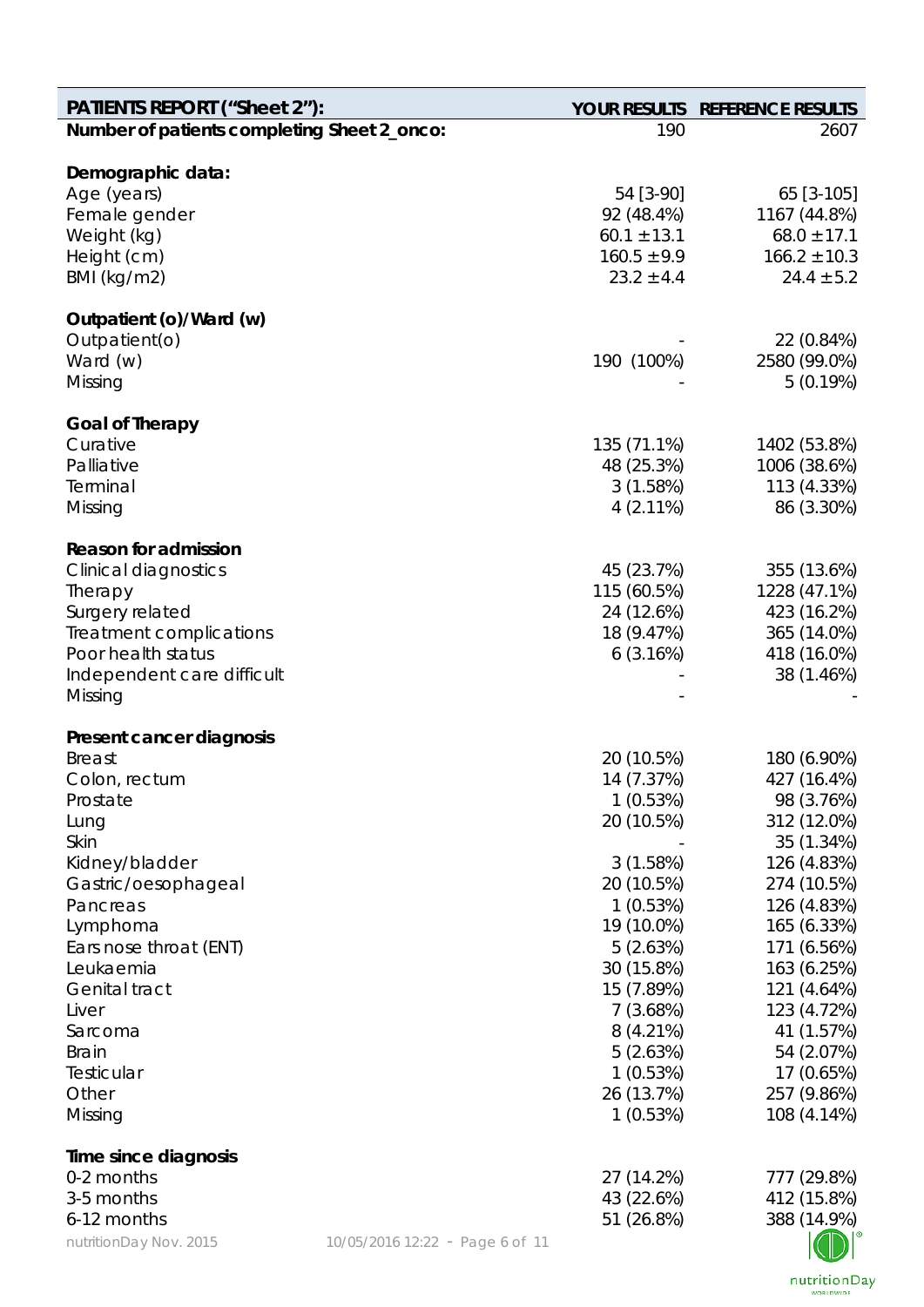| 1-2 years                                      | 47 (24.7%)  | 314 (12.0%)    |
|------------------------------------------------|-------------|----------------|
| 2-4 years                                      | 11 (5.79%)  | 232 (8.90%)    |
| > 4 years                                      | $8(4.21\%)$ | 268 (10.3%)    |
| Missing                                        | 3(1.58%)    | 172 (6.60%)    |
|                                                |             |                |
| Cancer staging                                 |             |                |
| 0=Carcinoma in situ                            | 20 (10.5%)  | 90 (3.45%)     |
| I=Localized                                    | 31 (16.3%)  | 375 (14.4%)    |
| Il=Early locally advanced                      | 49 (25.8%)  | 345 (13.2%)    |
| Ill=Late locally advanced                      | 45 (23.7%)  | 392 (15.0%)    |
| IV=Metastasised                                | 37 (19.5%)  | 955 (36.6%)    |
| Missing                                        | $8(4.21\%)$ | 450 (17.3%)    |
|                                                |             |                |
| Time since first therapy start                 |             |                |
| No therapy                                     | 22 (11.6%)  | 187 (7.17%)    |
| Tumour staging/diagnosis                       | 19 (10.0%)  | 200 (7.67%)    |
| 0-2 months                                     | 49 (25.8%)  | 736 (28.2%)    |
| 3-5 months                                     | 28 (14.7%)  | 345 (13.2%)    |
| 6-12 months                                    | 44 (23.2%)  | 338 (13.0%)    |
| 1-2 years                                      | 18 (9.47%)  | 232 (8.90%)    |
| 2-4 years                                      | 3(1.58%)    | 176 (6.75%)    |
| > 4 years                                      | 9(4.74%)    | 250 (9.59%)    |
| Missing                                        | 2(1.05%)    | 163 (6.25%)    |
|                                                |             |                |
| <b>Therapy situation</b>                       |             |                |
| Diagnosis                                      | 20 (10.5%)  | 236 (9.05%)    |
| Chemotherapy 1st line                          | 61 (32.1%)  | 488 (18.7%)    |
| Chemotherapy > 1st line                        | 53 (27.9%)  | 367 (14.1%)    |
| Radiotherapy                                   | 9(4.74%)    | 272 (10.4%)    |
| Target therapy                                 | 10 (5.26%)  | 84 (3.22%)     |
| Hormone therapy                                |             | 26 (1.00%)     |
| Palliative                                     | 11 (5.79%)  | 359 (13.8%)    |
| Surgery                                        | 20 (10.5%)  | 504 (19.3%)    |
| Cancer related complications                   | 13 (6.84%)  | 266 (10.2%)    |
| Therapy related complications                  | 11 (5.79%)  | 127 (4.87%)    |
| Missing                                        | 1(0.53%)    | 153 (5.87%)    |
|                                                |             |                |
| <b>Infections</b>                              |             |                |
| None                                           | 147 (77.4%) | 1808 (69.4%)   |
| Local                                          | 28 (14.7%)  | 381 (14.6%)    |
| General                                        | 14 (7.37%)  | 179 (6.87%)    |
| Missing                                        | 1(0.53%)    | 239 (9.17%)    |
|                                                |             |                |
| <b>Nutrition Treatment</b>                     |             |                |
| No special diet                                | 1(0.53%)    | 1080 (41.4%)   |
| Individualized diet plan                       | 86 (45.3%)  | 572 (21.9%)    |
| Energy rich/protein rich ONS                   | 73 (38.4%)  | 426 (16.3%)    |
| Enteral nutrition (via NGT/PEG)                | 9(4.74%)    | 128 (4.91%)    |
| Parenteral nutrition                           | $4(2.11\%)$ | 240 (9.21%)    |
| ONS enriched with special nutrients            | 13 (6.84%)  | 88 (3.38%)     |
| Special nutrients (EPA, branched chained amino |             | 28 (1.07%)     |
| acids, glutamine, arginine, carnitine)         |             |                |
| Personal preferences                           | 14 (7.37%)  | 284 (10.9%)    |
| Counselling                                    | 119 (62.6%) | 355 (13.6%)    |
| Other                                          | 1(0.53%)    | 202 (7.75%)    |
|                                                |             | $\blacksquare$ |
|                                                |             |                |

 $\mathbb{C} \mathbb{D} \mathbb{I}$ nutritionDay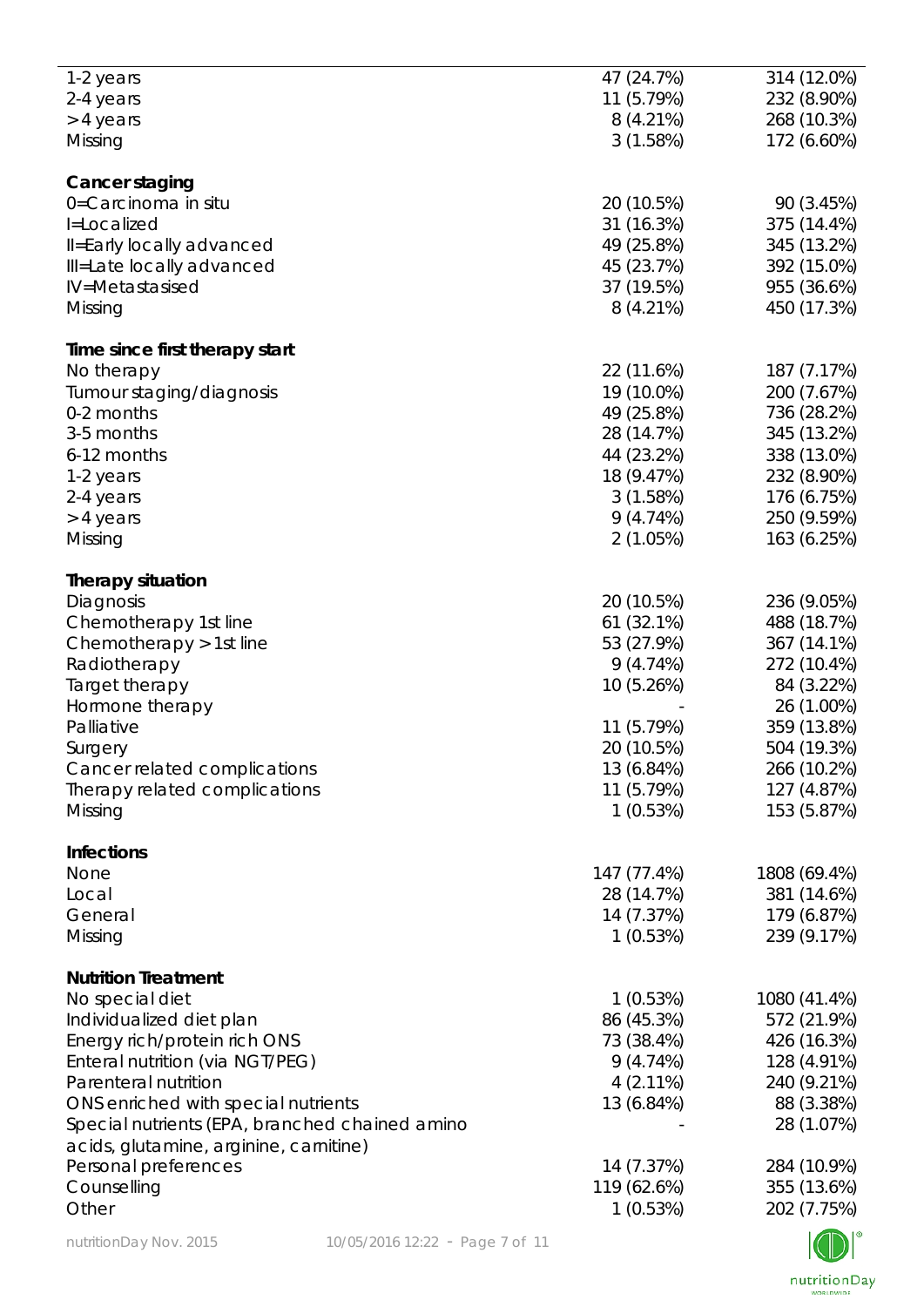## Missing the contract of the contract of the contract of the contract of the contract of the contract of the co

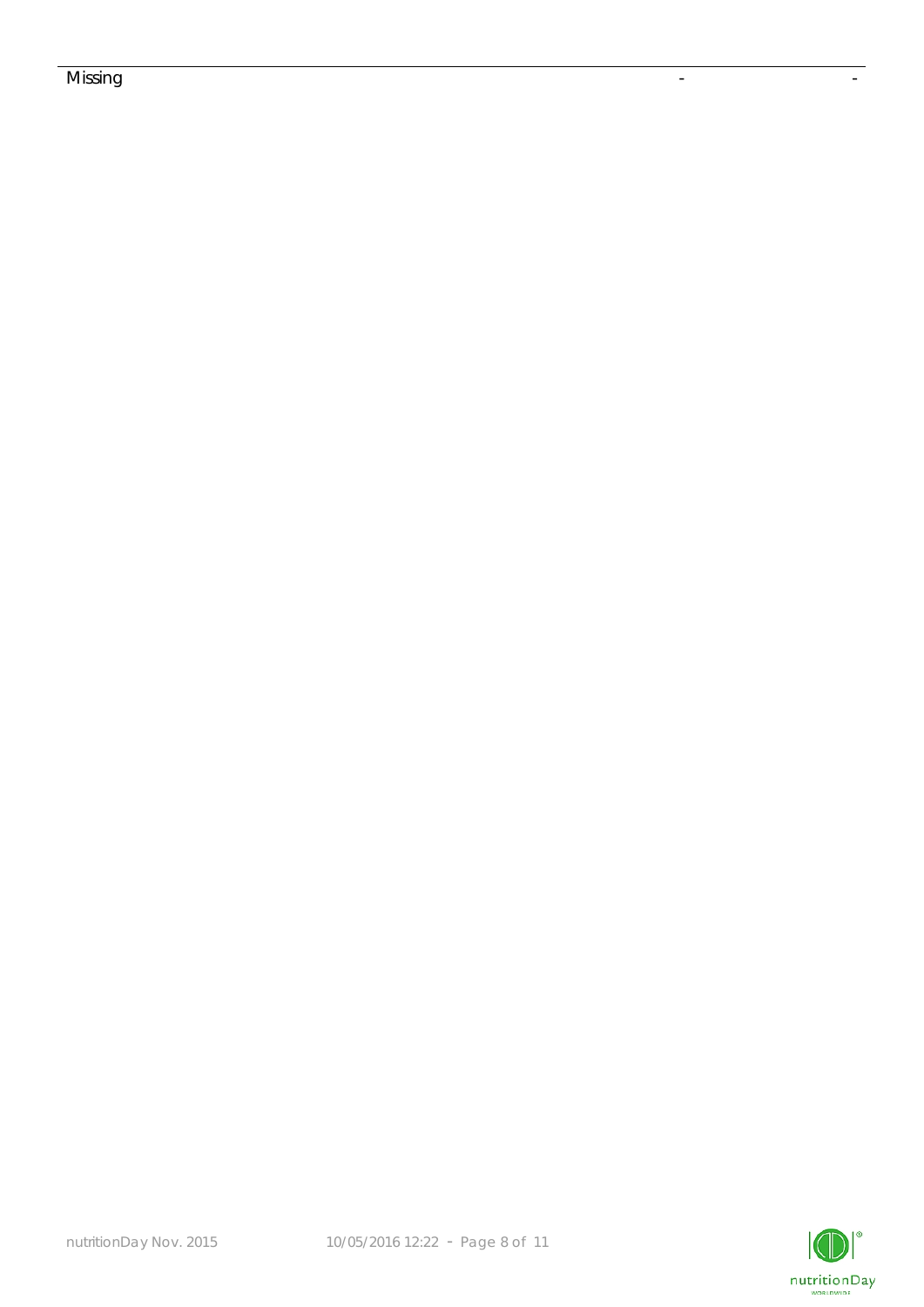| <b>PATIENTS REPORT ("Sheet 3"):</b>             |                                 |                          | YOUR RESULTS REFERENCE RESULTS |
|-------------------------------------------------|---------------------------------|--------------------------|--------------------------------|
| Number of patients completing Sheet 3_onco:     |                                 | 189                      | 2474                           |
| Body weight prior to becoming ill               |                                 | 65 [30-91]               | 73 [30-199]                    |
| Actual body weight                              |                                 | 60 [10-125]              | 67 [10-200]                    |
| Change in weight was                            |                                 |                          |                                |
| Intentional                                     |                                 | 1(0.53%)                 | 64 (2.45%)                     |
| Unintentional                                   |                                 | 116 (61.1%)              | 1489 (57.1%)                   |
| Weight is stable                                |                                 | 62 (32.6%)<br>2(1.05%)   | 318 (12.2%)<br>111 (4.26%)     |
| Missing                                         |                                 |                          |                                |
| During the last week                            |                                 |                          |                                |
| Patients who have had pain:                     |                                 |                          |                                |
| Not at all                                      |                                 | 31 (16.3%)               | 709 (27.2%)                    |
| A little                                        |                                 | 99 (52.1%)               | 596 (22.9%)                    |
| Quite a bit<br>Very much                        |                                 | 45 (23.7%)<br>14 (7.37%) | 419 (16.1%)<br>332 (12.7%)     |
| Missing                                         |                                 | 1(0.53%)                 | 530 (20.3%)                    |
|                                                 |                                 |                          |                                |
| Patients who needed a rest:                     |                                 |                          |                                |
| Not at all                                      |                                 | 26 (13.7%)               | 391 (15.0%)                    |
| A little                                        |                                 | 87 (45.8%)               | 592 (22.7%)                    |
| Quite a bit<br>Very much                        |                                 | 57 (30.0%)<br>19 (10.0%) | 575 (22.1%)<br>488 (18.7%)     |
| Missing                                         |                                 | 1(0.53%)                 | 540 (20.7%)                    |
|                                                 |                                 |                          |                                |
| Patients who felt weak:                         |                                 |                          |                                |
| Not at all                                      |                                 | 32 (16.8%)               | 420 (16.1%)                    |
| A little                                        |                                 | 80 (42.1%)               | 583 (22.4%)                    |
| Quite a bit                                     |                                 | 55 (28.9%)               | 535 (20.5%)                    |
| Very much                                       |                                 | 21 (11.1%)               | 499 (19.1%)                    |
| Missing                                         |                                 | 2(1.05%)                 | 544 (20.9%)                    |
| Patients who felt depressed:                    |                                 |                          |                                |
| Not at all                                      |                                 | 33 (17.4%)               | 775 (29.7%)                    |
| A little                                        |                                 | 84 (44.2%)               | 601 (23.1%)                    |
| Quite a bit                                     |                                 | 47 (24.7%)               | 356 (13.7%)                    |
| Very much                                       |                                 | 24 (12.6%)               | 298 (11.4%)                    |
| Missing                                         |                                 | 2(1.05%)                 | 546 (20.9%)                    |
| Patients who were tired:                        |                                 |                          |                                |
| Not at all                                      |                                 | 34 (17.9%)               | 445 (17.1%)                    |
| A little                                        |                                 | 91 (47.9%)               | 611 (23.4%)                    |
| Quite a bit                                     |                                 | 51 (26.8%)               | 534 (20.5%)                    |
| Very much                                       |                                 | 13 (6.84%)               | 449 (17.2%)                    |
| Missing                                         |                                 | 1(0.53%)                 | 539 (20.7%)                    |
| Patients whose pain interfered with their daily |                                 |                          |                                |
| activities:<br>Not at all                       |                                 | 42 (22.1%)               | 766 (29.4%)                    |
| A little                                        |                                 | 73 (38.4%)               | 458 (17.6%)                    |
| Quite a bit                                     |                                 | 56 (29.5%)               | 366 (14.0%)                    |
| nutritionDay Nov. 2015                          | 10/05/2016 12:22 - Page 9 of 11 |                          |                                |
|                                                 |                                 |                          |                                |

nutritionDay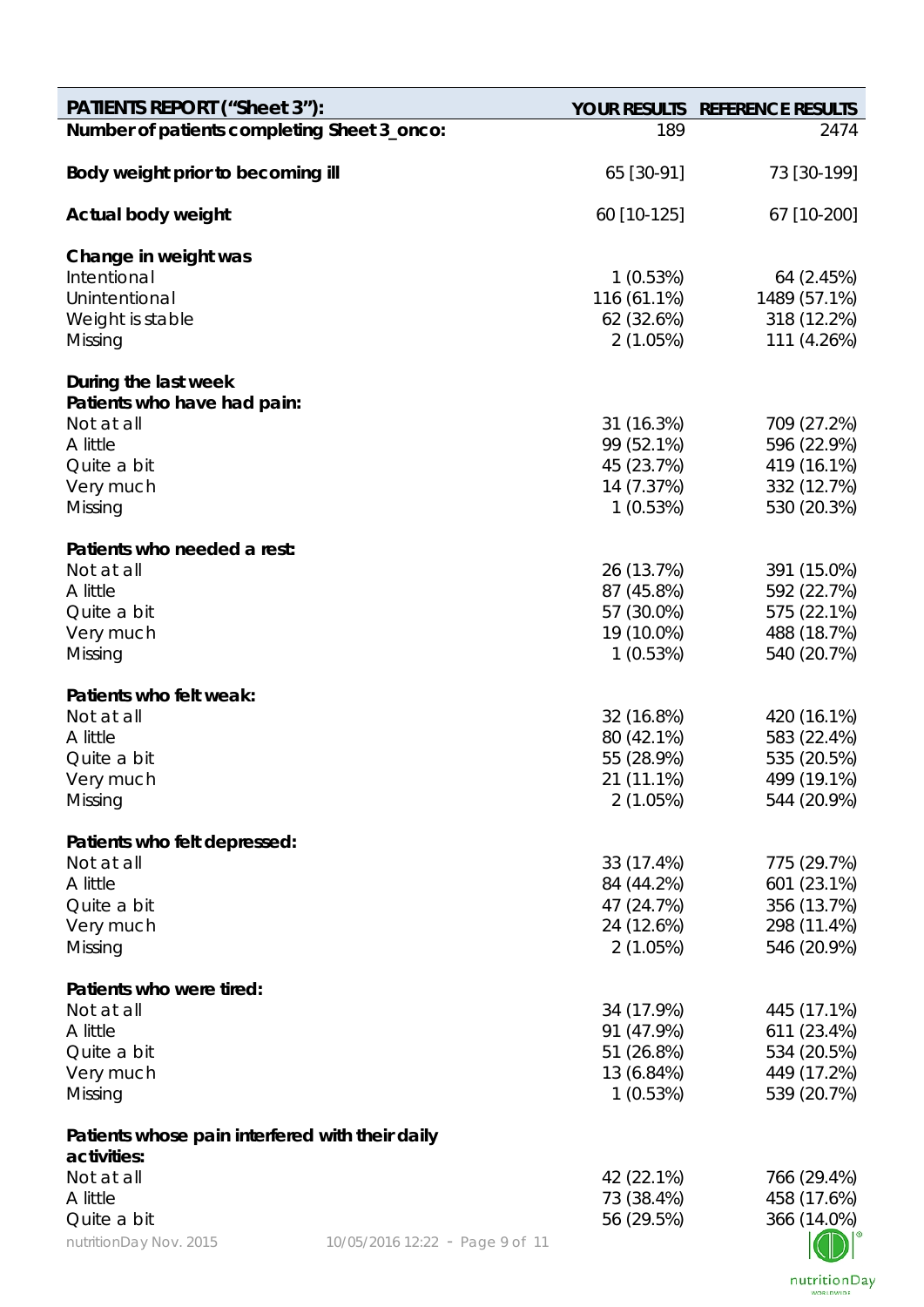| Very much                                       | 16 (8.42%)  | 398 (15.3%) |
|-------------------------------------------------|-------------|-------------|
| Missing                                         | 3(1.58%)    | 582 (22.3%) |
|                                                 |             |             |
|                                                 |             |             |
| Patients who lacked appetite:                   |             |             |
| Not at all                                      | 50 (26.3%)  | 779 (29.9%) |
| A little                                        | 81 (42.6%)  | 485 (18.6%) |
| Quite a bit                                     | 45 (23.7%)  | 378 (14.5%) |
| Very much                                       | 13 (6.84%)  | 391 (15.0%) |
| Missing                                         | 1(0.53%)    | 548 (21.0%) |
|                                                 |             |             |
| Just now                                        |             |             |
|                                                 |             |             |
| Patients who have pain:                         |             |             |
| Not at all                                      | 42 (22.1%)  | 901 (34.6%) |
| A little                                        | 95 (50.0%)  | 676 (25.9%) |
| Quite a bit                                     | 44 (23.2%)  | 327 (12.5%) |
| Very much                                       | $8(4.21\%)$ | 152 (5.83%) |
| Missing                                         | 1(0.53%)    | 533 (20.4%) |
|                                                 |             |             |
|                                                 |             |             |
| Patients who need a rest:                       |             |             |
| Not at all                                      | 28 (14.7%)  | 438 (16.8%) |
| A little                                        | 97 (51.1%)  | 705 (27.0%) |
| Quite a bit                                     | 45 (23.7%)  | 555 (21.3%) |
| Very much                                       | 18 (9.47%)  | 347 (13.3%) |
| Missing                                         | 1(0.53%)    | 538 (20.6%) |
|                                                 |             |             |
|                                                 |             |             |
| Patients who feel weak:                         |             |             |
| Not at all                                      | 34 (17.9%)  | 503 (19.3%) |
| A little                                        | 90 (47.4%)  | 647 (24.8%) |
| Quite a bit                                     | 46 (24.2%)  | 538 (20.6%) |
| Very much                                       | 18 (9.47%)  | 352 (13.5%) |
| Missing                                         | 1(0.53%)    | 541 (20.8%) |
|                                                 |             |             |
|                                                 |             |             |
| Patients who are depressed:                     |             |             |
| Not at all                                      | 46 (24.2%)  | 915 (35.1%) |
| A little                                        | 80 (42.1%)  | 559 (21.4%) |
| Quite a bit                                     | 38 (20.0%)  | 332 (12.7%) |
| Very much                                       | 25 (13.2%)  | 225 (8.63%) |
| Missing                                         | 1(0.53%)    | 549 (21.1%) |
|                                                 |             |             |
|                                                 |             |             |
| Patients who are tired:                         |             |             |
| Not at all                                      | 41 (21.6%)  | 537 (20.6%) |
| A little                                        | 84 (44.2%)  | 669 (25.7%) |
| Quite a bit                                     | 49 (25.8%)  | 500 (19.2%) |
| Very much                                       | 15 (7.89%)  | 326 (12.5%) |
| Missing                                         | 1(0.53%)    | 549 (21.1%) |
|                                                 |             |             |
|                                                 |             |             |
| Patients whose pain interferes with their daily |             |             |
| activities:                                     |             |             |
| Not at all                                      | 48 (25.3%)  | 881 (33.8%) |
| A little                                        | 71 (37.4%)  | 483 (18.5%) |
| Quite a bit                                     | 48 (25.3%)  | 346 (13.3%) |
|                                                 | 19 (10.0%)  | 301 (11.5%) |
| Very much                                       |             |             |
| Missing                                         | $4(2.11\%)$ | 563 (21.6%) |